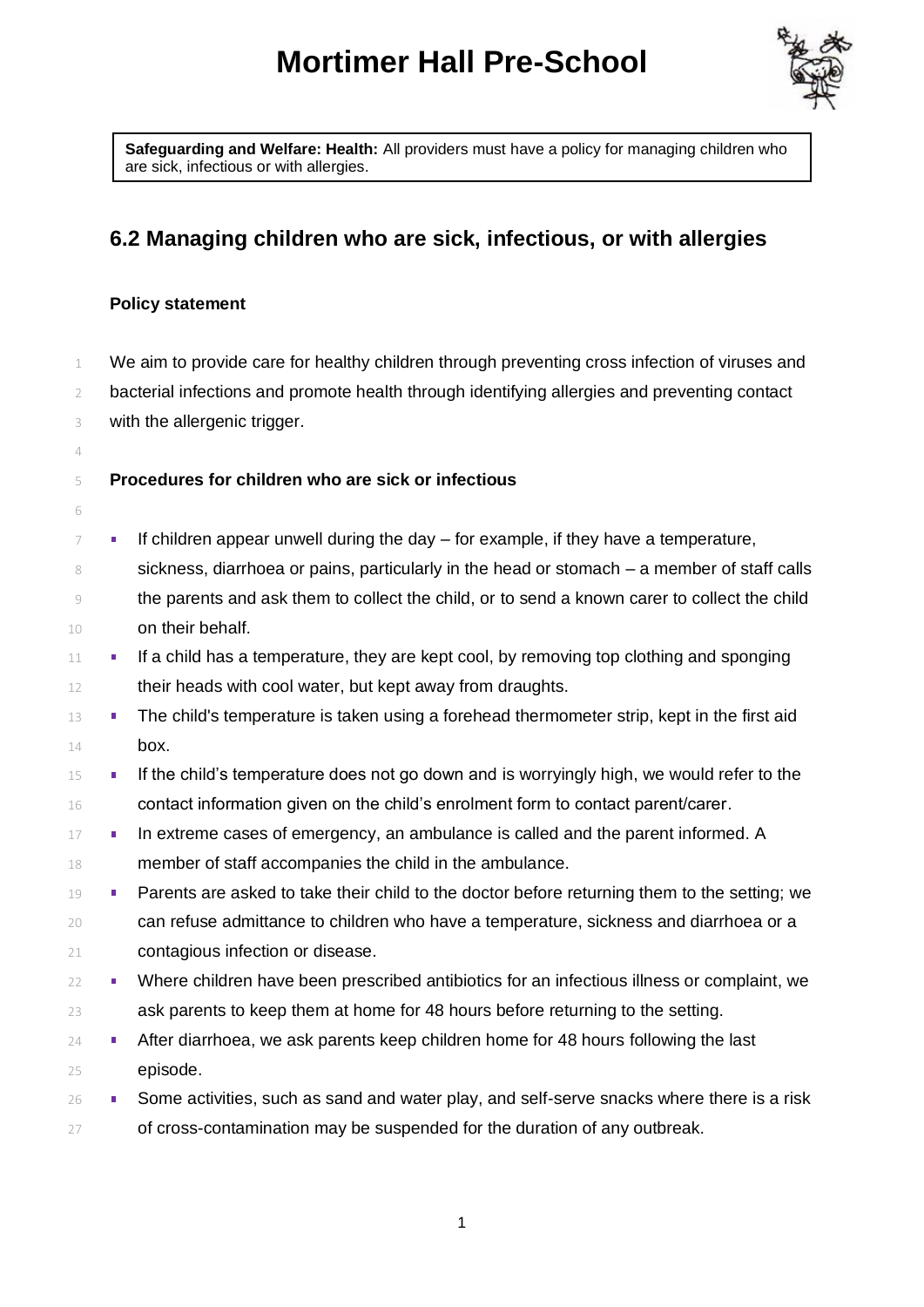

| 28 | We keep a list of excludable diseases and current exclusion times. The full list is<br>ш          |
|----|---------------------------------------------------------------------------------------------------|
| 29 | obtainable from www.hpa.org.uk/webc/HPAwebFile/HPAweb_C/1194947358374 and                         |
| 30 | includes common childhood illnesses such as measles. Reporting of 'notifiable diseases:           |
| 31 | If a child or adult is diagnosed as suffering from a notifiable disease under the Health          |
| 32 | Protection (Notification) Regulations 2010, the GP will report this to Public Health              |
| 33 | England.                                                                                          |
| 34 | When we become aware, or are formally informed of the notifiable disease, our manager<br>ш        |
| 35 | informs Ofsted and contacts Public Health England, and act[s] on any advice given.                |
| 36 |                                                                                                   |
| 37 | HIV/AIDS/Hepatitis procedure                                                                      |
| 38 | HIV virus, like other viruses such as Hepatitis A, B and C, are spread through body fluids.       |
| 39 | Hygiene precautions for dealing with body fluids are the same for all children and adults. We:    |
| 40 | Wear single-use vinyl gloves and aprons when changing children's nappies, pants and<br>п          |
| 41 | clothing that are soiled with blood, urine, faeces or vomit.                                      |
| 42 | Use protective rubber gloves for cleaning/sluicing clothing after changing.<br>п                  |
| 43 | Rinse soiled clothing and either bag it for parents to collect or launder it in the setting.<br>ш |
| 44 | Clear spills of blood, urine, faeces or vomit using mild disinfectant solution and mops; any<br>п |
| 45 | cloths used are disposed of with the clinical waste.                                              |
| 46 | Clean any tables and other furniture, furnishings or toys affected by blood, urine, faeces<br>ш   |
| 47 | or vomit using a disinfectant.                                                                    |
| 48 | Ensure that children do not share tooth brushes, which are also soaked weekly in<br>ш             |
| 49 | sterilising solution.                                                                             |
| 50 |                                                                                                   |
| 51 | Nits and head lice                                                                                |
| 52 | Nits and head lice are not an excludable condition; although in exceptional cases we may          |
| 53 | ask a parent to keep the child away until the infestation has cleared.                            |
| 54 | On identifying cases of head lice, we inform all parents ask them to treat their child and<br>п   |
| 55 | all the family if they are found to have head lice.                                               |
| 56 |                                                                                                   |
| 57 | Procedures for children with allergies                                                            |
| 58 | When children start at the setting we ask their parents if their child suffers from any           |
| 59 | known allergies. This is recorded on the Registration Form.                                       |
| 60 | If a child has an allergy, we complete a risk assessment form to detail the following:<br>٠       |
| 61 | The allergen (i.e. the substance, material or living creature the child is allergic to such<br>۰  |
| 62 | as nuts, eggs, bee stings, cats etc).                                                             |

 **-** The nature of the allergic reactions (e.g. anaphylactic shock reaction, including rash, 64 reddening of skin, swelling, breathing problems etc).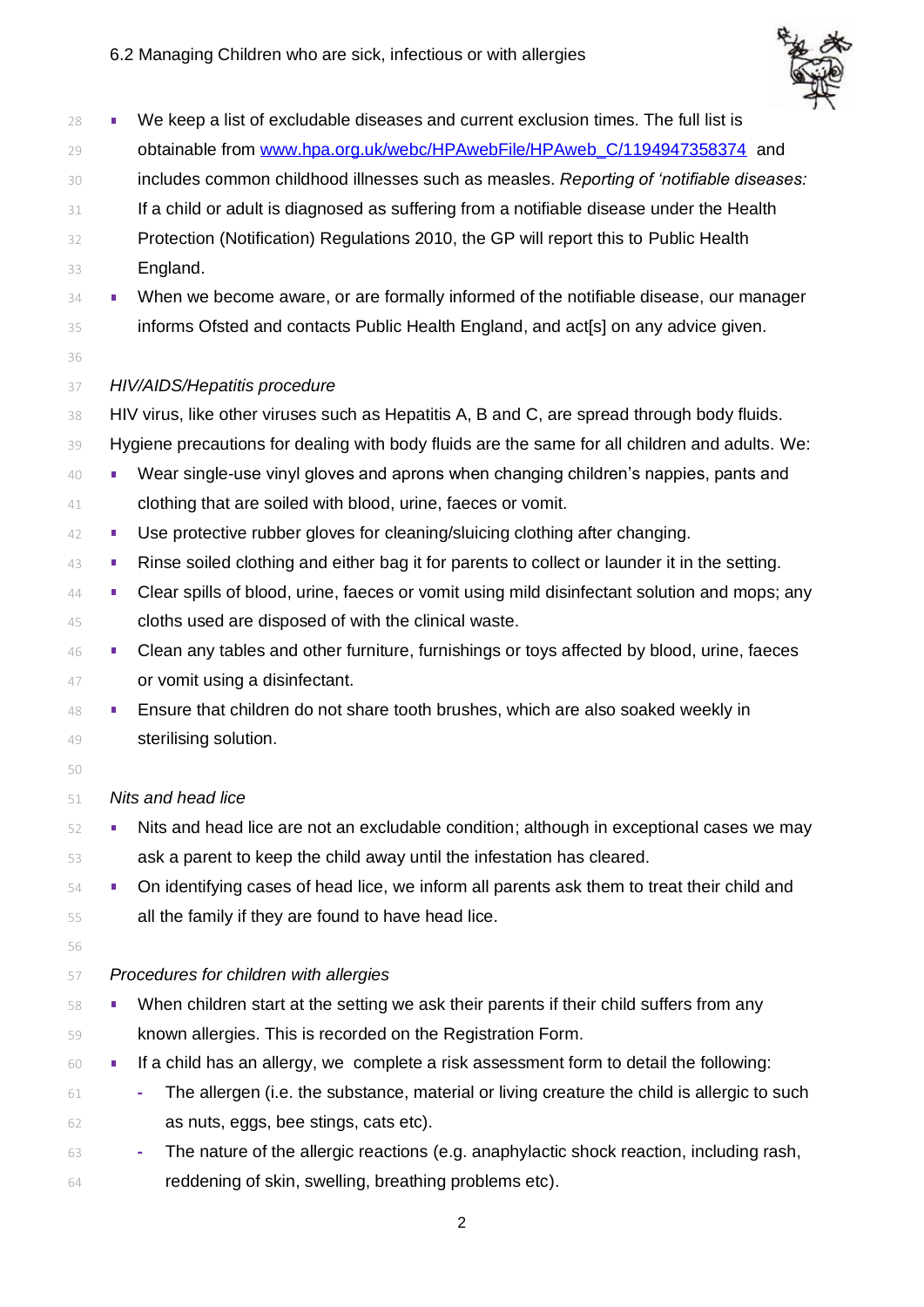

| 65<br>(e.g. Epipen).<br>66<br>67<br>۰<br>allergen.<br>68<br>Review measures.<br>69<br>٠<br>70<br>where [our staff/l] can see it.<br>71<br>Generally, no nuts or nut products are used within the setting.<br>$\mathcal{L}_{\mathcal{A}}$<br>72<br>73<br>o.<br>example to a party.<br>74<br>75<br>Insurance requirements for children with allergies and disabilities<br>76<br>ш<br>77<br>78<br>79<br>insurance provider must be obtained to extend the insurance.<br>80<br>81<br>ш<br>82<br>confirmed cover.<br>83<br>×.<br>84<br>85<br>Oral medication:<br>86<br>٠<br>87<br>88<br>89<br>90<br>٠<br>medication.<br>91<br>We adhere to all risk assessment procedures for the correct storage and<br>92<br>administration of the medication.<br>93<br>94<br>95<br>Life-saving medication and invasive treatments:<br>96<br>п<br>97<br>98<br>Diazepam (for epilepsy).<br>99<br>We must have:<br>100 |  |                                                                                               |
|---------------------------------------------------------------------------------------------------------------------------------------------------------------------------------------------------------------------------------------------------------------------------------------------------------------------------------------------------------------------------------------------------------------------------------------------------------------------------------------------------------------------------------------------------------------------------------------------------------------------------------------------------------------------------------------------------------------------------------------------------------------------------------------------------------------------------------------------------------------------------------------------------|--|-----------------------------------------------------------------------------------------------|
|                                                                                                                                                                                                                                                                                                                                                                                                                                                                                                                                                                                                                                                                                                                                                                                                                                                                                                   |  | What to do in case of allergic reactions, any medication used and how it is to be used        |
|                                                                                                                                                                                                                                                                                                                                                                                                                                                                                                                                                                                                                                                                                                                                                                                                                                                                                                   |  |                                                                                               |
|                                                                                                                                                                                                                                                                                                                                                                                                                                                                                                                                                                                                                                                                                                                                                                                                                                                                                                   |  | Control measures - such as how the child can be prevented from contact with the               |
|                                                                                                                                                                                                                                                                                                                                                                                                                                                                                                                                                                                                                                                                                                                                                                                                                                                                                                   |  |                                                                                               |
|                                                                                                                                                                                                                                                                                                                                                                                                                                                                                                                                                                                                                                                                                                                                                                                                                                                                                                   |  |                                                                                               |
|                                                                                                                                                                                                                                                                                                                                                                                                                                                                                                                                                                                                                                                                                                                                                                                                                                                                                                   |  | This risk assessment form is kept in the child's personal file and a copy is displayed        |
|                                                                                                                                                                                                                                                                                                                                                                                                                                                                                                                                                                                                                                                                                                                                                                                                                                                                                                   |  |                                                                                               |
|                                                                                                                                                                                                                                                                                                                                                                                                                                                                                                                                                                                                                                                                                                                                                                                                                                                                                                   |  |                                                                                               |
|                                                                                                                                                                                                                                                                                                                                                                                                                                                                                                                                                                                                                                                                                                                                                                                                                                                                                                   |  | Parents are made aware so that no nut or nut products are accidentally brought in, for        |
|                                                                                                                                                                                                                                                                                                                                                                                                                                                                                                                                                                                                                                                                                                                                                                                                                                                                                                   |  |                                                                                               |
|                                                                                                                                                                                                                                                                                                                                                                                                                                                                                                                                                                                                                                                                                                                                                                                                                                                                                                   |  |                                                                                               |
|                                                                                                                                                                                                                                                                                                                                                                                                                                                                                                                                                                                                                                                                                                                                                                                                                                                                                                   |  |                                                                                               |
|                                                                                                                                                                                                                                                                                                                                                                                                                                                                                                                                                                                                                                                                                                                                                                                                                                                                                                   |  | If necessary, our insurance will include children with any disability or allergy, but certain |
|                                                                                                                                                                                                                                                                                                                                                                                                                                                                                                                                                                                                                                                                                                                                                                                                                                                                                                   |  | procedures must be strictly adhered to as set out below. For children suffering life          |
|                                                                                                                                                                                                                                                                                                                                                                                                                                                                                                                                                                                                                                                                                                                                                                                                                                                                                                   |  | threatening conditions, or requiring invasive treatments; written confirmation from our       |
|                                                                                                                                                                                                                                                                                                                                                                                                                                                                                                                                                                                                                                                                                                                                                                                                                                                                                                   |  |                                                                                               |
|                                                                                                                                                                                                                                                                                                                                                                                                                                                                                                                                                                                                                                                                                                                                                                                                                                                                                                   |  | If necessary, we may have to delay a start date until medical advice/training have been       |
|                                                                                                                                                                                                                                                                                                                                                                                                                                                                                                                                                                                                                                                                                                                                                                                                                                                                                                   |  | obtained to ensure best possible case for the individual child and until insurance has        |
|                                                                                                                                                                                                                                                                                                                                                                                                                                                                                                                                                                                                                                                                                                                                                                                                                                                                                                   |  |                                                                                               |
|                                                                                                                                                                                                                                                                                                                                                                                                                                                                                                                                                                                                                                                                                                                                                                                                                                                                                                   |  | At all times we ensure that the administration of medication is compliant with the            |
|                                                                                                                                                                                                                                                                                                                                                                                                                                                                                                                                                                                                                                                                                                                                                                                                                                                                                                   |  | Safeguarding and Welfare Requirements of the Early Years Foundation Stage.                    |
|                                                                                                                                                                                                                                                                                                                                                                                                                                                                                                                                                                                                                                                                                                                                                                                                                                                                                                   |  |                                                                                               |
|                                                                                                                                                                                                                                                                                                                                                                                                                                                                                                                                                                                                                                                                                                                                                                                                                                                                                                   |  | Asthma inhalers are now regarded as 'oral medication' by insurers and so documents            |
|                                                                                                                                                                                                                                                                                                                                                                                                                                                                                                                                                                                                                                                                                                                                                                                                                                                                                                   |  | do not need to be forwarded to our insurance provider. Oral medications must be               |
|                                                                                                                                                                                                                                                                                                                                                                                                                                                                                                                                                                                                                                                                                                                                                                                                                                                                                                   |  | prescribed by a GP or have manufacturer's instructions clearly written on them.               |
|                                                                                                                                                                                                                                                                                                                                                                                                                                                                                                                                                                                                                                                                                                                                                                                                                                                                                                   |  | We must be provided with clear written instructions on how to administer such                 |
|                                                                                                                                                                                                                                                                                                                                                                                                                                                                                                                                                                                                                                                                                                                                                                                                                                                                                                   |  |                                                                                               |
|                                                                                                                                                                                                                                                                                                                                                                                                                                                                                                                                                                                                                                                                                                                                                                                                                                                                                                   |  |                                                                                               |
|                                                                                                                                                                                                                                                                                                                                                                                                                                                                                                                                                                                                                                                                                                                                                                                                                                                                                                   |  |                                                                                               |
|                                                                                                                                                                                                                                                                                                                                                                                                                                                                                                                                                                                                                                                                                                                                                                                                                                                                                                   |  | We must have the parents or guardians prior written consent. This consent must be             |
|                                                                                                                                                                                                                                                                                                                                                                                                                                                                                                                                                                                                                                                                                                                                                                                                                                                                                                   |  | kept on file. It is not necessary to forward copy documents to our insurance provider.        |
|                                                                                                                                                                                                                                                                                                                                                                                                                                                                                                                                                                                                                                                                                                                                                                                                                                                                                                   |  |                                                                                               |
|                                                                                                                                                                                                                                                                                                                                                                                                                                                                                                                                                                                                                                                                                                                                                                                                                                                                                                   |  | These include adrenaline injections (Epipens) for anaphylactic shock reactions (caused        |
|                                                                                                                                                                                                                                                                                                                                                                                                                                                                                                                                                                                                                                                                                                                                                                                                                                                                                                   |  | by allergies to nuts, eggs etc) or invasive treatments such as rectal administration of       |
|                                                                                                                                                                                                                                                                                                                                                                                                                                                                                                                                                                                                                                                                                                                                                                                                                                                                                                   |  |                                                                                               |
|                                                                                                                                                                                                                                                                                                                                                                                                                                                                                                                                                                                                                                                                                                                                                                                                                                                                                                   |  |                                                                                               |

101 • a letter from the child's GP/consultant stating the child's condition and what